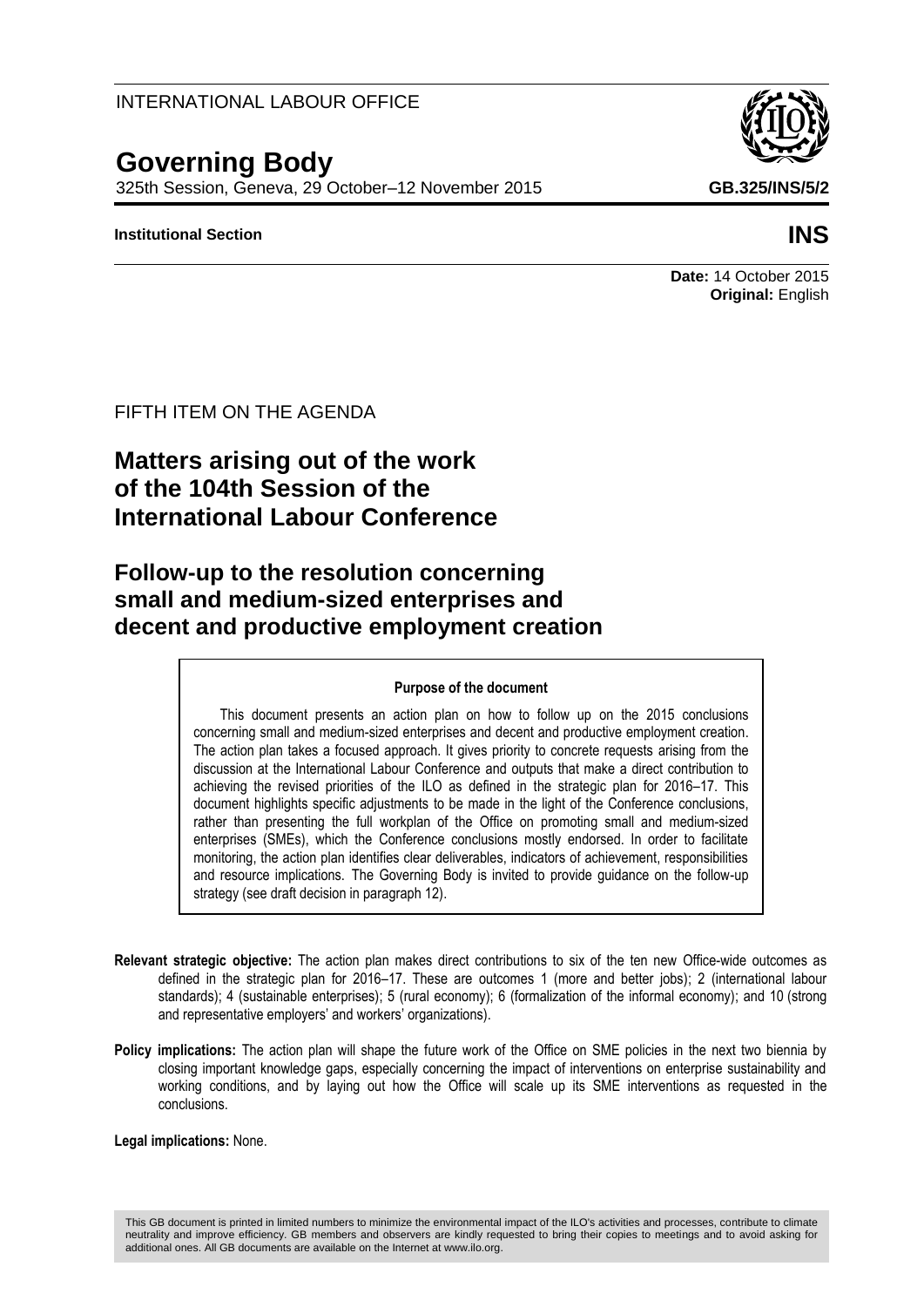- **Financial implications:** All outputs planned for 2016–17 are covered by the new programme and budget. Concerning the biennium 2018–19, an increase in the operational allocation from the regular budget would be required to deliver the proposed action plan.
- **Follow-up action required:** The Office will take into consideration the guidance provided by the Governing Body in pursuing the action plan, and report on progress to the Governing Body.
- **Author unit:** The Small and Medium Enterprises Unit of the Enterprises Department (ENTERPRISES/SME), in close cooperation with relevant departments and units.
- **Related documents:** Resolution and conclusions concerning small and medium-sized enterprises and decent and productive employment creation, adopted at the 104th Session of the International Labour Conference, 2015.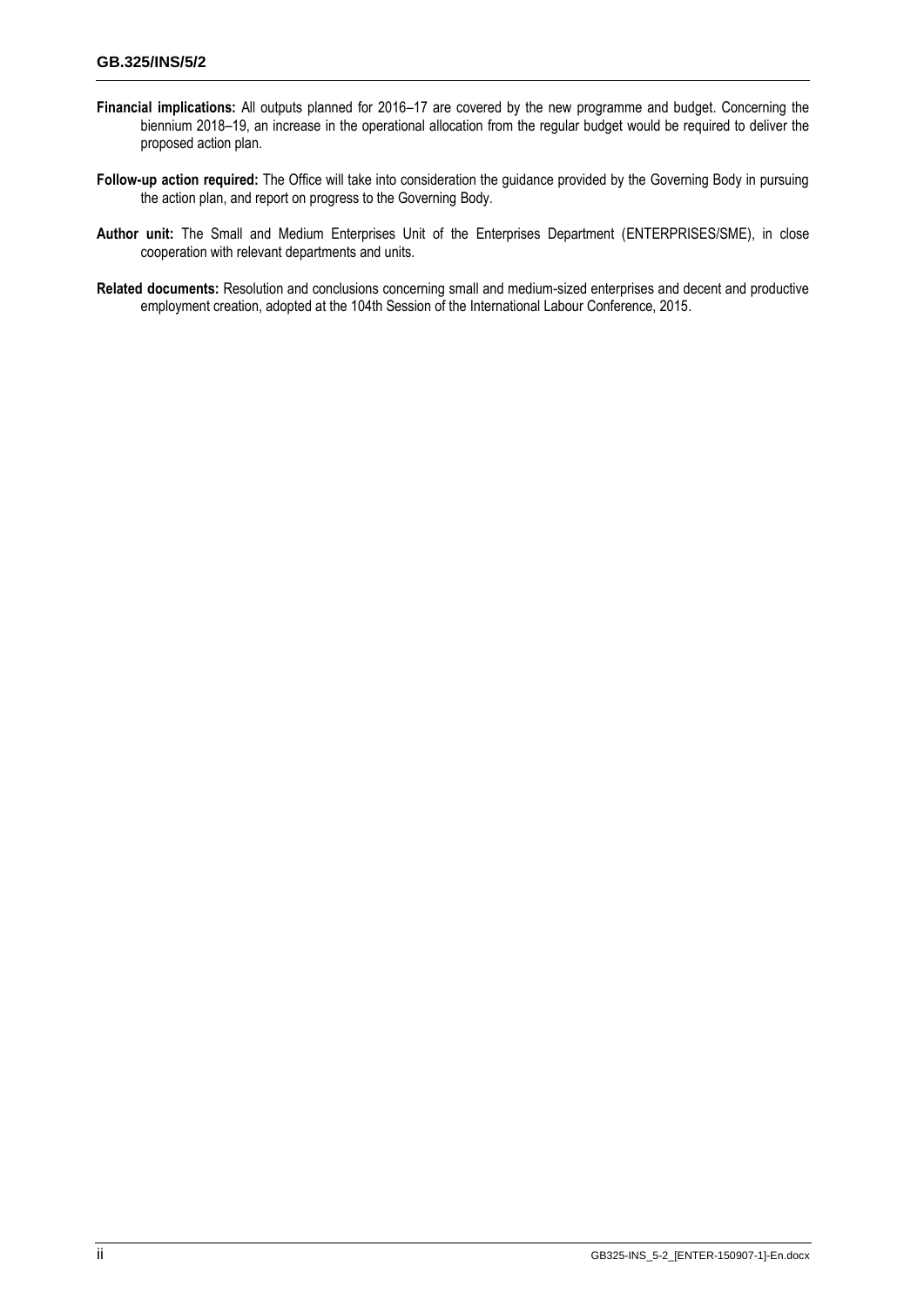## **Part I. Introduction**

- **1.** The purpose of this document is to propose to the Governing Body the main elements of an action plan on how the Office will implement the recommendations made in the conclusions of the Committee on SMEs and Employment Creation, adopted at the 104th Session (2015) of the International Labour Conference.
- **2.** The conclusions reconfirm that small and medium-sized enterprises (SMEs) are vital to achieving decent and productive work as, globally, they account for two-thirds of all jobs and also create the majority of new jobs. Indeed, the importance of this enterprise segment has very recently been reconfirmed through the endorsement of the new Sustainable Development Goals and the related targets by the member States of the United Nations. The third target of goal 8 explicitly encourages the promotion of SMEs to contribute to ensuring productive employment and decent work for all. Furthermore, the Conference conclusions confirm the relevance of the current portfolio of ILO interventions promoting decent and productive employment in SMEs, and call on the Office to scale up its interventions. In order to produce more evidence on what works in SME development, the conclusions call for more emphasis on results measurement, in particular regarding the sustainability of enterprises and the improvement of working conditions.
- **3.** Against this background, the conclusions give detailed guidance on the future work of the Office, and request it to establish an action plan to be submitted to the Governing Body in November 2015.
- **4.** When preparing the action plan, the Office has given priority to concrete requests arising from the Conference and to subjects that make substantial contributions to achieving the revised priorities of the ILO as defined in the strategic framework for 2016–17. With regard to resource implications, it should be noted that extra-budgetary resources will continue to play a predominant role in funding the ILO's portfolio for SMEs. The Office will continue to mobilize these resources. Concerning the regular budget of the ILO, all outputs proposed for 2016–17 are covered by the approved new programme and budget or can be covered by minor reallocations within the approved budget framework. As the conclusions concerning SMEs request the Office to scale up its interventions, the action plan would require an increase in the operational regular budget allocated to these outcomes for the 2018–19 biennium.
- **5.** The action plan includes knowledge-generation outputs, as they are of key importance for evidence-based policy-making. Furthermore, it suggests more country-level work in order to satisfy the high demand of member States for advice on SME policies. Capacity building for constituents, in cooperation with the ILO's International Training Centre in Turin (the Turin Centre) and, for the social partners, the Bureau for Employers' Activities (ACT/EMP) and the Bureau for Workers' Activities (ACTRAV) is an integral part of all the proposed follow-up items.
- **6.** The proposed key deliverables for knowledge generation are: (1) a review of the Enabling Environment for Sustainable Enterprises (EESE) programme, with the full involvement of the social partners, with a view to expanding it; (2) research on good practices for the procurement of goods and services from SMEs by large enterprises within supply chains; (3) additional assessments of pro-SME interventions to measure their impact on the quantity and quality of employment created; and (4) research on the impact of social dialogue and collective bargaining on working conditions in SMEs.
- **7.** Suggested key deliverables for country-level work are an expansion of the EESE programme to serve additional member countries in order to improve their enabling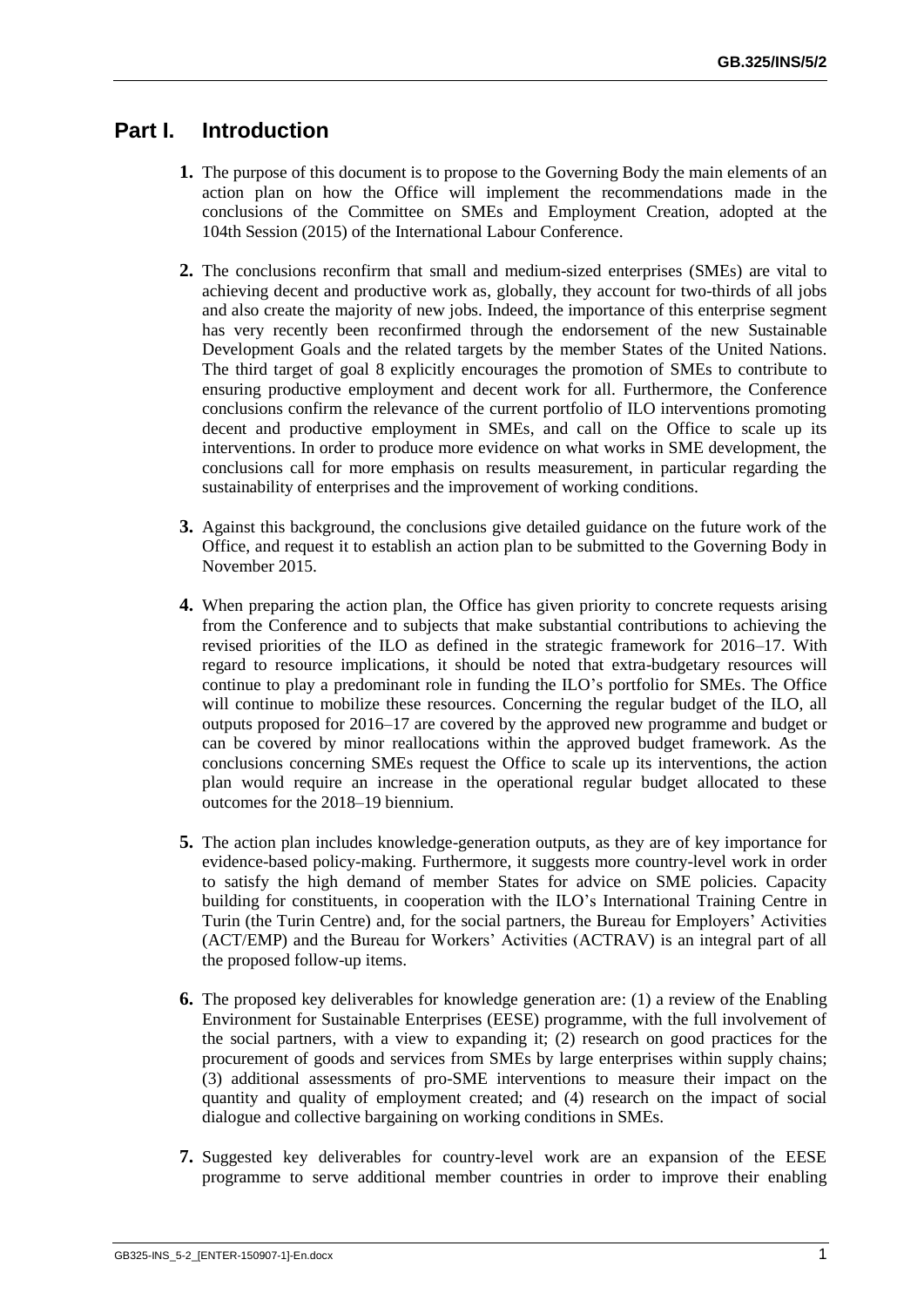environment. This includes the development of an additional intervention model for the formalization of SMEs – a topic that is closely linked to the enabling environment. Furthermore, the action plan proposes that a new ILO programme for growth-oriented SMEs ("gazelles") should be designed and tested. With regard to the 2018–19 biennium, the action plan proposes an expansion of the core SME portfolio to serve additional member countries. Particular focus should be placed on expanding the formalization of SMEs; developing interventions for growth-oriented SMEs; greening SMEs and enabling them to seize green business opportunities; and scaling up the area of SME productivity and working conditions through the use of regular budget resources, as this area is currently entirely dependent on extra-budgetary resources. Any expansion of the ILO's SME portfolio will be accompanied by additional data collection on the quality of the employment generated.

**8.** Part II of this document provides the details of the suggested action plan and specifies the deliverables; indicators of achievement, including the timeline; Office responsibilities; the strategic fit with the Organization's new outcomes; and resource implications.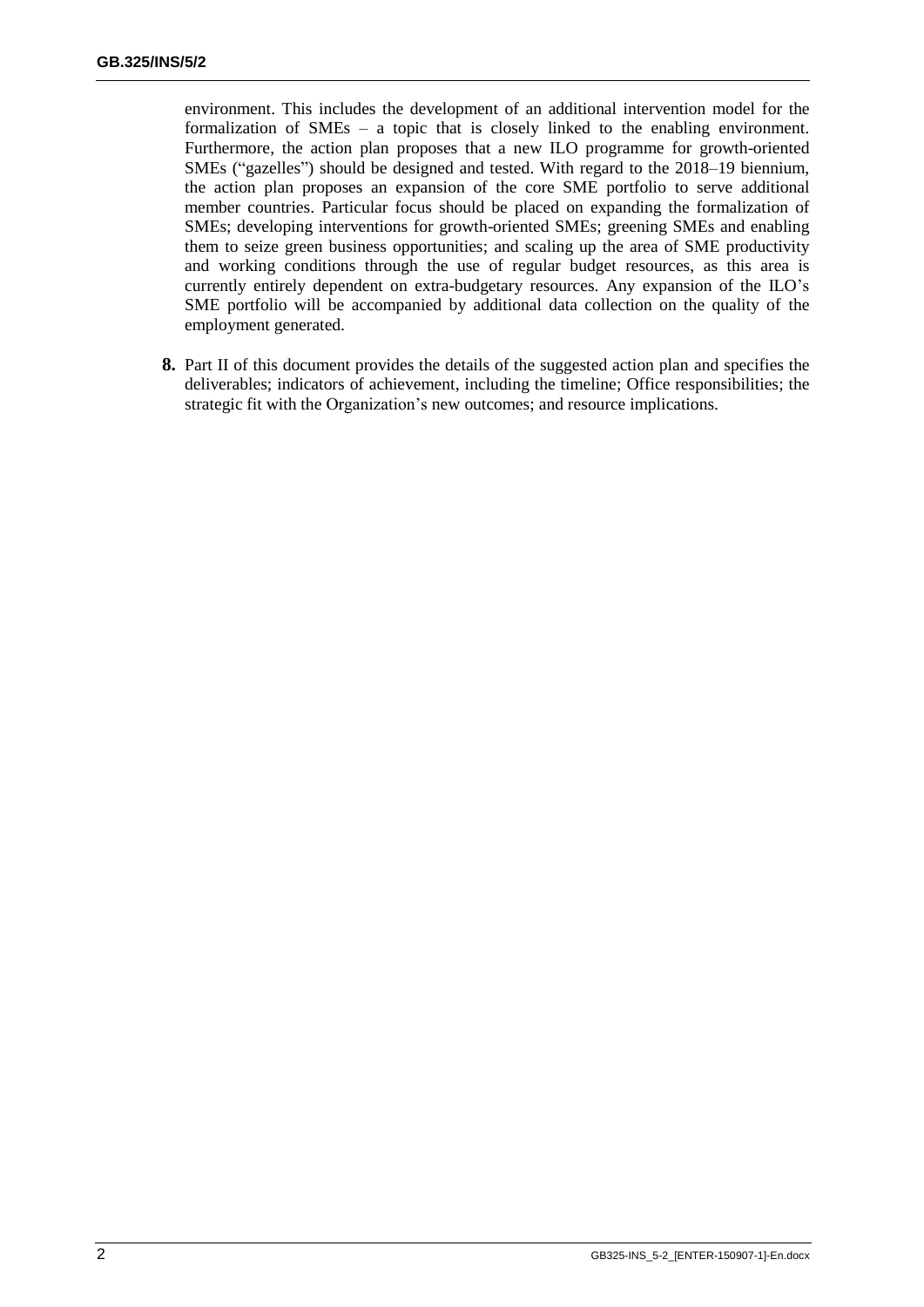# **Part II. Suggested action plan for the follow-up to the conclusions concerning SMEs**

| Follow-up item<br>(paragraph of conclusions)                                                                                                                                                           | <b>Proposed deliverables</b>                                                                                                                                                                                                                                                                                                                                                                                                                          | Indicators of achievement,<br>including timeline                                                                                     | <b>Responsibility</b>                                                                                                                                                                                                                                                  | <b>Alignment with</b><br>the ILO's priorities                                                                | <b>Resource implications</b>                                                         |
|--------------------------------------------------------------------------------------------------------------------------------------------------------------------------------------------------------|-------------------------------------------------------------------------------------------------------------------------------------------------------------------------------------------------------------------------------------------------------------------------------------------------------------------------------------------------------------------------------------------------------------------------------------------------------|--------------------------------------------------------------------------------------------------------------------------------------|------------------------------------------------------------------------------------------------------------------------------------------------------------------------------------------------------------------------------------------------------------------------|--------------------------------------------------------------------------------------------------------------|--------------------------------------------------------------------------------------|
| For the 2016-17 biennium                                                                                                                                                                               |                                                                                                                                                                                                                                                                                                                                                                                                                                                       |                                                                                                                                      |                                                                                                                                                                                                                                                                        |                                                                                                              |                                                                                      |
| Knowledge generation                                                                                                                                                                                   |                                                                                                                                                                                                                                                                                                                                                                                                                                                       |                                                                                                                                      |                                                                                                                                                                                                                                                                        |                                                                                                              |                                                                                      |
| Review of the EESE programme with a<br>view to expanding it (20(b))                                                                                                                                    | Report which: (1) takes stock of what works<br>and what needs to be improved; (2) provides<br>suggestions on how to scale up EESE; and<br>(3) gives guidance on how to assess the<br>possible effects of new rules and regulations<br>on SMEs before introducing them.                                                                                                                                                                                | Report is available (03/2016).                                                                                                       | SME, ACTRAV,<br><b>ACT/EMP</b>                                                                                                                                                                                                                                         | Promotion of an<br>enabling environment<br>is a pillar of outcome 4<br>and also contributes to<br>outcome 6. | Within existing<br>resources.                                                        |
| Assessment of the effect of new rules<br>and regulations on SMEs and their<br>workers $(9(a))$ .                                                                                                       |                                                                                                                                                                                                                                                                                                                                                                                                                                                       |                                                                                                                                      |                                                                                                                                                                                                                                                                        |                                                                                                              |                                                                                      |
| Research on good practices for the<br>procurement of goods and services<br>from SMEs by large enterprises within<br>supply chains (20(e)).                                                             | Report summarizing empirical evidence on:<br>(1) relevance of procurement of large<br>enterprises from SMEs; (2) opportunities and<br>threats of SMEs' participation in supply chains;<br>(3) key internal and external factors enabling<br>SMEs to capture value added; and (4) ILO<br>experiences in strengthening links between<br>large buyers and SMEs (such as the<br>Sustaining Competitive and Responsible<br>Enterprises (SCORE) programme). | Report has been published<br>before the 105th Session of the<br>Conference (2016) (04/2016).                                         | SME, Multinational<br>Enterprises and<br>Enterprises<br><b>Engagement Unit</b><br>(MULTI), Sectoral<br>Policies Department<br>(SECTOR),<br>Development and<br><b>Investment Branch</b><br>(DEVINVEST) of the<br><b>Employment Policy</b><br>Department<br>(EMPLOYMENT) | Supports outcomes 1,<br>2 and 4.                                                                             | Main work planned for<br>2015. Covered within<br>existing resources.                 |
| Collection of more evidence on what<br>works in SME development, in<br>particular regarding the three<br>dimensions of enterprise sustainability<br>and the improvement of working<br>conditions (21). | (a) Generation of primary evidence:<br>completion of four experimental or quasi-<br>experimental impact assessments.<br>(b) Two ILO projects passed external audits of<br>their results measurement systems with the<br>aim of further improving the ILO's<br>capacities in this area.                                                                                                                                                                | (a) Four briefs are available<br>$(12/2017)$ .<br>(b) External audit reports confirm<br>that projects passed the audit<br>(12/2017). | SME, Social Finance<br>Programme (SFP)<br>with Conditions of<br>Work and Equality<br>Department<br>(WORKQUALITY), 1<br>Green Jobs and Turin<br>Centre (for<br>knowledge-sharing<br>events)                                                                             | Outcome 4.                                                                                                   | Covered by existing<br>extra-budgetary<br>technical cooperation<br>(XBTC) resources. |

**GB.325/INS/5/2**

GB.325/INS/5/2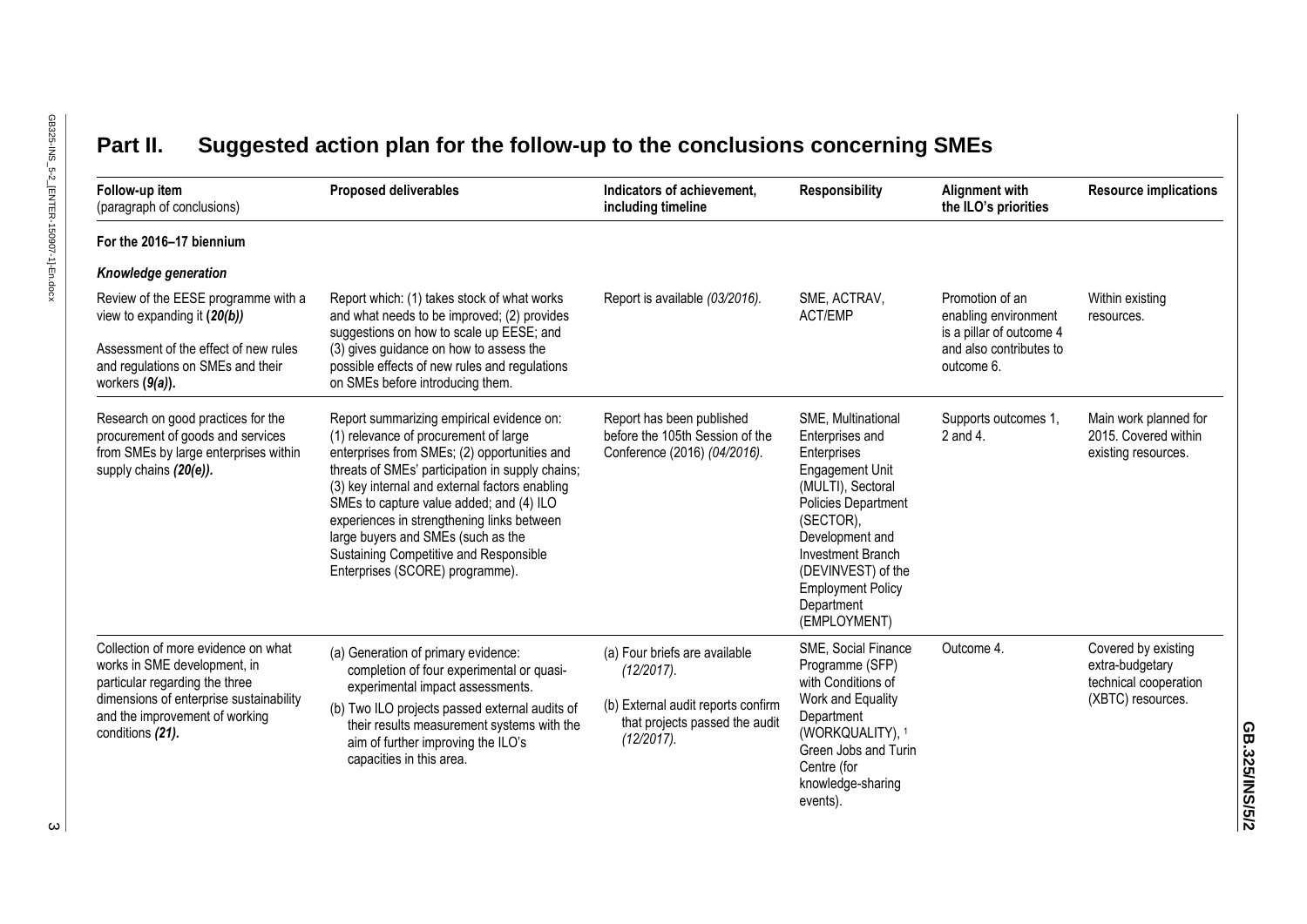| Follow-up item<br>(paragraph of conclusions)                                                                                                                                                                                                                                                                                                                                                      | <b>Proposed deliverables</b>                                                                                                                                                                                                                                                                                      | Indicators of achievement,<br>including timeline                                                                                                                                                                 | <b>Responsibility</b>                                                                            | Alignment with<br>the ILO's priorities | <b>Resource implications</b>                                                            |
|---------------------------------------------------------------------------------------------------------------------------------------------------------------------------------------------------------------------------------------------------------------------------------------------------------------------------------------------------------------------------------------------------|-------------------------------------------------------------------------------------------------------------------------------------------------------------------------------------------------------------------------------------------------------------------------------------------------------------------|------------------------------------------------------------------------------------------------------------------------------------------------------------------------------------------------------------------|--------------------------------------------------------------------------------------------------|----------------------------------------|-----------------------------------------------------------------------------------------|
|                                                                                                                                                                                                                                                                                                                                                                                                   | (c) Sharing evidence with constituents: two<br>knowledge-sharing events to present new<br>findings.                                                                                                                                                                                                               | (c) Written evaluations of the<br>events show that 70 per cent<br>of participants can apply the<br>presented evidence in<br>designing their SME<br>programmes (12/2017).                                         |                                                                                                  |                                        |                                                                                         |
| Research on impact of social dialogue<br>and collective bargaining systems on<br>working conditions and resource<br>efficiency in SMEs (21).                                                                                                                                                                                                                                                      | One report, one workshop for discussion of<br>findings with constituents, one policy brief.                                                                                                                                                                                                                       | Brief is available (03/2017).                                                                                                                                                                                    | Social Dialogue<br>and Tripartism Unit<br>(DIALOGUE),<br>SME, Green Jobs,<br><b>Turin Centre</b> | Outcomes 4 and 10.                     | Would require additional<br>resources of<br>US\$100,000.                                |
| Country-level work                                                                                                                                                                                                                                                                                                                                                                                |                                                                                                                                                                                                                                                                                                                   |                                                                                                                                                                                                                  |                                                                                                  |                                        |                                                                                         |
| Expansion of the EESE programme,<br>including stronger links to work on<br>ILO employment and quality of work<br>policies as well as Decent Work<br>Country Programmes (20(b)).<br>A new EESE component on<br>formalization of informal SMEs which<br>is consistent with the follow-up to the<br>Transition from the Informal to the<br>Formal Economy Recommendation,<br>2015 (No. 204) (20(c)). | (a) Design and implementation of an additional<br>seven country programme outcomes<br>(CPOs) assisting member States to<br>improve the enabling environment.<br>(b) New product offer for SME formalization,<br>including an intervention model,<br>implementation methodology and key tools<br>for constituents. | (a) An additional seven member<br>States report improvements<br>in the enabling environment<br>(source: indicator 4.1 of ILO<br>results measurement<br>framework, baseline:<br>eight member States<br>(12/2017). | SME, ACTRAV,<br>ACT/EMP,<br>EMPLOYMENT,<br>Regional and Country<br>Offices                       | Supports outcomes 1,<br>4 and 6.       | Resources allocated as<br>per discussion on the<br>Programme and Budget<br>for 2016-17. |
|                                                                                                                                                                                                                                                                                                                                                                                                   | (c) Three related XBTC project proposals,<br>including one impact evaluation.                                                                                                                                                                                                                                     | (b) Product offer is available on<br>ILO EESE website; a toolkit<br>on SME formalization has<br>been published and made<br>available (03/2017).                                                                  | SME with<br>EMPLOYMENT                                                                           |                                        |                                                                                         |
|                                                                                                                                                                                                                                                                                                                                                                                                   |                                                                                                                                                                                                                                                                                                                   | (c) Three proposals have passed<br>internal quality control and<br>have been submitted to<br>donors (12/2017).                                                                                                   | <b>SME</b>                                                                                       |                                        |                                                                                         |

4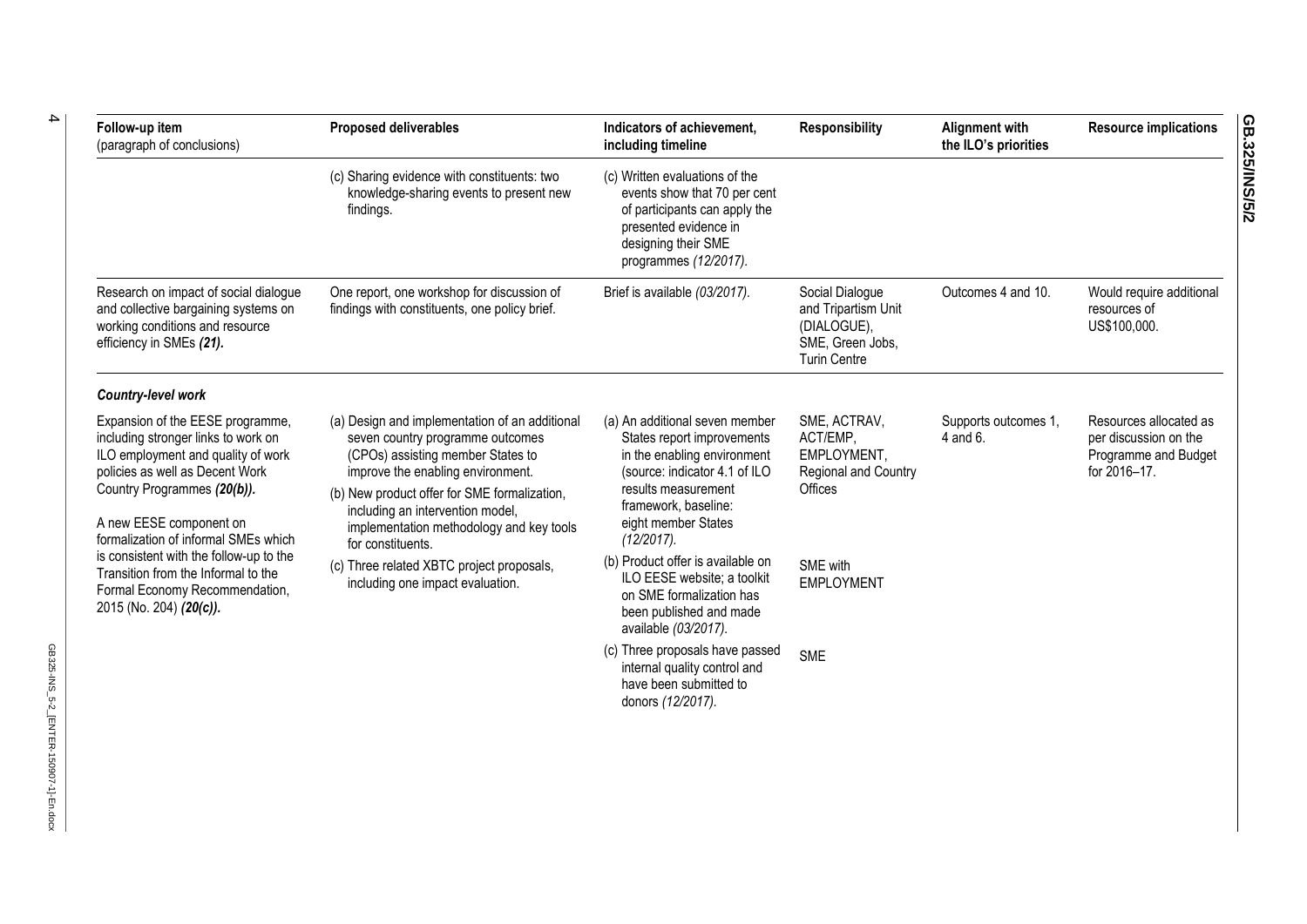| Follow-up item<br>(paragraph of conclusions)                                                                                                                 | <b>Proposed deliverables</b>                                                                                                                                                                                                                                                                                                                                                                                                                                                                                                                                                                                                                             | Indicators of achievement,<br>including timeline                                                                                                                                                                  | <b>Responsibility</b>                                                 | <b>Alignment with</b><br>the ILO's priorities | <b>Resource implications</b>                                                                                                                                                                                                    |
|--------------------------------------------------------------------------------------------------------------------------------------------------------------|----------------------------------------------------------------------------------------------------------------------------------------------------------------------------------------------------------------------------------------------------------------------------------------------------------------------------------------------------------------------------------------------------------------------------------------------------------------------------------------------------------------------------------------------------------------------------------------------------------------------------------------------------------|-------------------------------------------------------------------------------------------------------------------------------------------------------------------------------------------------------------------|-----------------------------------------------------------------------|-----------------------------------------------|---------------------------------------------------------------------------------------------------------------------------------------------------------------------------------------------------------------------------------|
| Expand work to support growth-<br>oriented SMEs (20(a)).                                                                                                     | A concept note specifying the ILO's approach<br>in promoting growth-oriented SMEs for<br>submission to donors.                                                                                                                                                                                                                                                                                                                                                                                                                                                                                                                                           | One proposal has passed<br>internal quality control and has<br>been submitted to donors<br>(12/2017).                                                                                                             | <b>SME</b>                                                            | Outcomes 1 and 4.                             | Resources will be<br>covered through<br>additional fundraising.                                                                                                                                                                 |
|                                                                                                                                                              | Design and implementation of an additional<br>three CPOs assisting member States to<br>promote growth-oriented SMEs (provided that<br>extra-budgetary resources can be mobilized).                                                                                                                                                                                                                                                                                                                                                                                                                                                                       |                                                                                                                                                                                                                   |                                                                       |                                               |                                                                                                                                                                                                                                 |
| For the 2018-19 biennium                                                                                                                                     |                                                                                                                                                                                                                                                                                                                                                                                                                                                                                                                                                                                                                                                          |                                                                                                                                                                                                                   |                                                                       |                                               |                                                                                                                                                                                                                                 |
| Expansion of the core SME portfolio of<br>the ILO aligned with Decent Work<br>Country Programmes and the<br>Sustainable Development Goals<br>(20(a) to (f)). | (a) Design and implementation of an additional<br>ten CPOs in line with national sustainable<br>development goals assisting member<br>States to scale up SME policies. Particular<br>focus should be given to consolidating<br>EESE at the expanded level of the previous<br>biennium and on scaling up interventions to<br>formalize SMEs, to promote growth-<br>oriented SMEs, the greening of enterprises<br>and value chains, opportunities for SMEs in<br>green goods and services and to improve<br>SME productivity and working conditions<br>(through programmes such as SCORE)<br>which is entirely dependent on extra-<br>budgetary resources. | (a) An additional ten member<br>States report implementation<br>of SME support programmes<br>(source: indicators 4.1 to 4.3)<br>of ILO results measurement<br>framework, baseline:<br>48 member States, 12/2017). | SME, SFP,<br><b>Cooperatives Unit</b><br>(COOP), MULTI,<br>Green Jobs | Outcomes 1, 4 and 6.                          | Would require an<br>increase in the<br>operational regular<br>budget allocation for<br>enterprise development<br>at headquarters of<br>\$2.5 million and two<br>additional enterprise<br>specialist positions for<br>the field. |
|                                                                                                                                                              | (b) Additional mobilization of extra-budgetary<br>resources.                                                                                                                                                                                                                                                                                                                                                                                                                                                                                                                                                                                             | (b) Increase in SME XBTC<br>portfolio to \$100 million<br>(as at August 2015:<br>\$84 million).                                                                                                                   |                                                                       |                                               |                                                                                                                                                                                                                                 |
|                                                                                                                                                              | $\cdots$ $\sim$ $\sim$                                                                                                                                                                                                                                                                                                                                                                                                                                                                                                                                                                                                                                   | .                                                                                                                                                                                                                 |                                                                       |                                               |                                                                                                                                                                                                                                 |

<sup>1</sup> In addition to the deliverables listed here, close cooperation with WORKQUALITY is foreseen regarding the knowledge-building outputs on non-standard forms of employment, wages, working time, and occupational safety and health, as listed in the follow-up to the resolution concerning the recurrent discussion on social protection (labour protection).